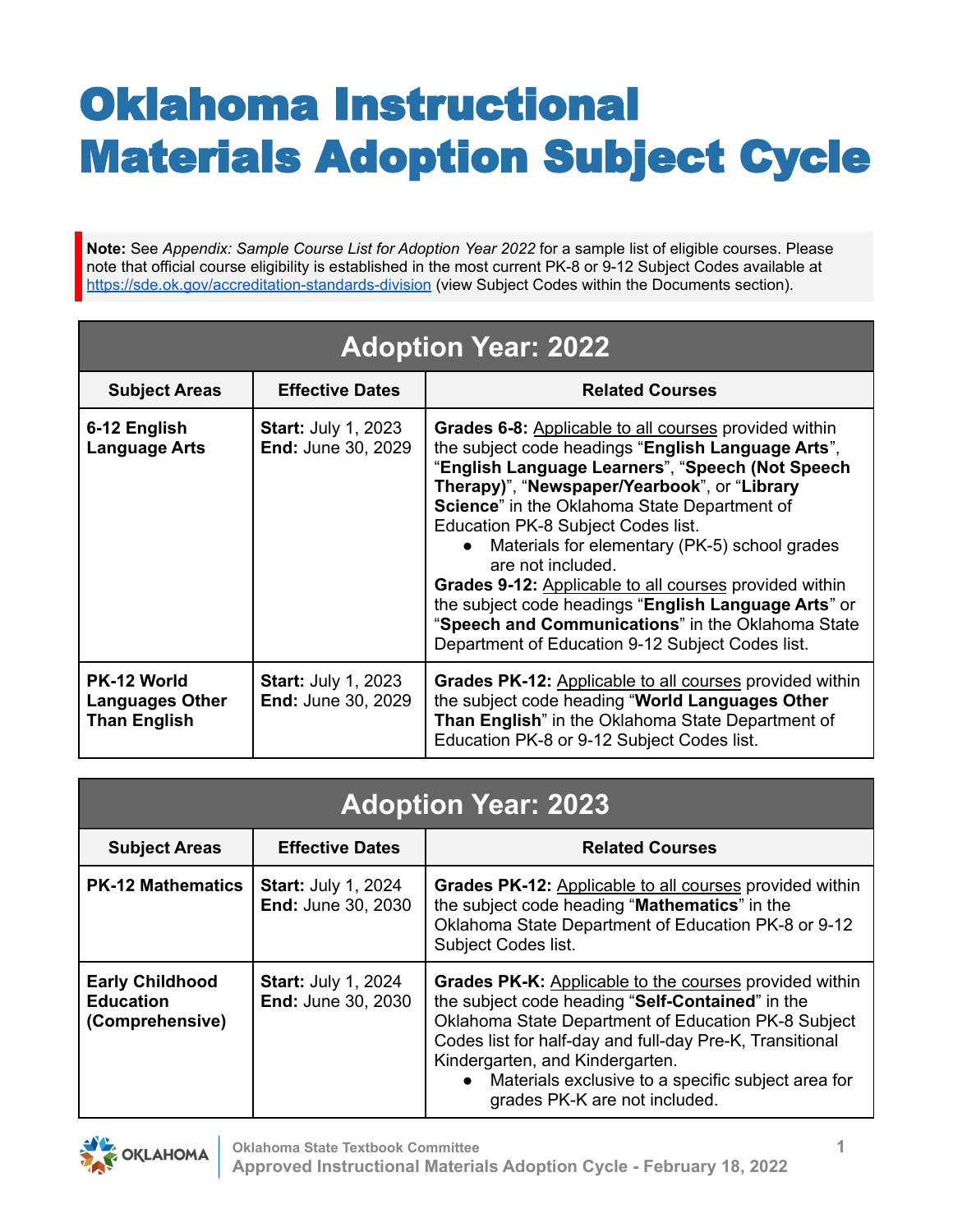| <b>Adoption Year: 2024</b>                                                           |                                                         |                                                                                                                                                                                                                                                                                                                                                                                                                                                                                   |  |
|--------------------------------------------------------------------------------------|---------------------------------------------------------|-----------------------------------------------------------------------------------------------------------------------------------------------------------------------------------------------------------------------------------------------------------------------------------------------------------------------------------------------------------------------------------------------------------------------------------------------------------------------------------|--|
| <b>Subject Areas</b>                                                                 | <b>Effective Dates</b>                                  | <b>Related Courses</b>                                                                                                                                                                                                                                                                                                                                                                                                                                                            |  |
| <b>PK-12 The Arts</b>                                                                | <b>Start: July 1, 2025</b><br><b>End: June 30, 2031</b> | <b>Grades PK-8:</b> Applicable to all courses provided within<br>the subject code headings "Fine Arts" in the Oklahoma<br>State Department of Education PK-8 Subject Codes list.<br><b>Grades 9-12:</b> Applicable to all courses provided within<br>the subject code heading "Arts", "Humanities", or<br>"Music" in the Oklahoma State Department of Education<br>9-12 Subject Codes list.                                                                                       |  |
| <b>PK-12 Computer</b><br><b>Science and</b><br><b>Technology</b><br><b>Education</b> | <b>Start: July 1, 2025</b><br><b>End: June 30, 2028</b> | Grades PK-8: Applicable to all courses provided within<br>the subject code headings "Computer Science",<br>"Technology Education and Industrial Arts",<br>"Keyboarding and Applications" in the Oklahoma<br>State Department of Education PK-8 Subject Codes list.<br>Grades 9-12: Applicable to all courses provided within<br>the subject code heading "Computer Science and<br>Technology Education" in the Oklahoma State<br>Department of Education 9-12 Subject Codes list. |  |

## **Adoption Year: 2025**

| <b>Subject Areas</b>                                                                              | <b>Effective Dates</b>                                  | <b>Related Courses</b>                                                                                                                                                                                                                                                                                                                                                                  |  |
|---------------------------------------------------------------------------------------------------|---------------------------------------------------------|-----------------------------------------------------------------------------------------------------------------------------------------------------------------------------------------------------------------------------------------------------------------------------------------------------------------------------------------------------------------------------------------|--|
| <b>PK-12 Social</b><br><b>Studies and PK-5</b><br><b>Social Studies</b><br><b>Content Reading</b> | <b>Start: July 1, 2026</b><br><b>End: June 30, 2032</b> | Grades PK-8: Applicable to all courses provided within<br>the subject code headings "Social Studies and Civics"<br>in the Oklahoma State Department of Education PK-8<br><b>Subject Codes list.</b><br>Grades 9-12: Applicable to all courses provided within<br>the subject code heading "Social Studies" in the<br>Oklahoma State Department of Education 9-12 Subject<br>Codes list. |  |
|                                                                                                   |                                                         |                                                                                                                                                                                                                                                                                                                                                                                         |  |
| <b>Personal Financial</b><br>Literacy                                                             | <b>Start: July 1, 2026</b><br><b>End: June 30, 2032</b> | <b>Grades 7-12: Applicable to all courses provided within</b><br>the subject code heading "Personal Financial Literacy"<br>in the Oklahoma State Department of Education PK-8 or<br>9-12 Subject Codes list.                                                                                                                                                                            |  |

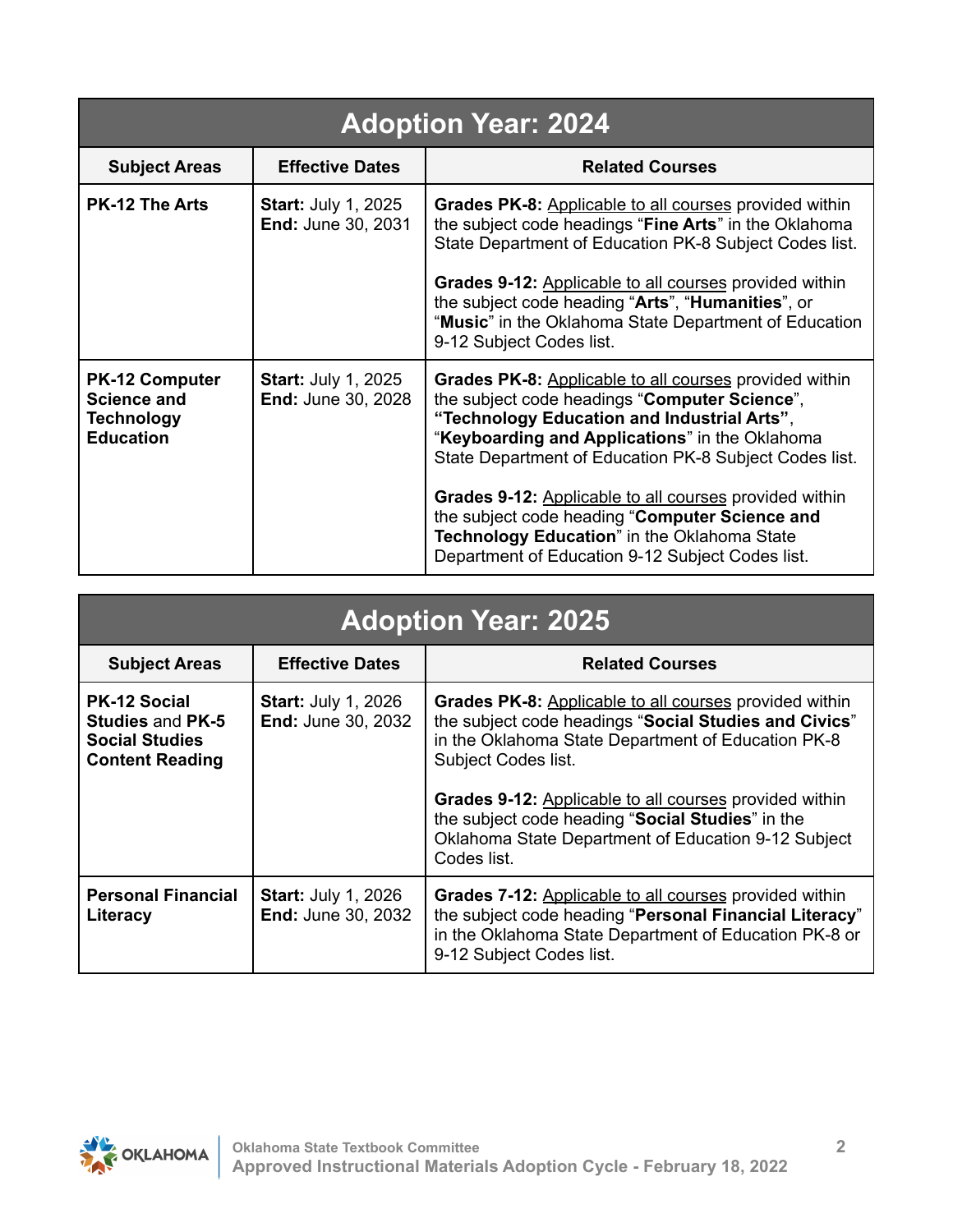| <b>Adoption Year: 2026</b>                                                |                                                         |                                                                                                                                                                                                                                                                                                                                                                                                                                                                                            |  |
|---------------------------------------------------------------------------|---------------------------------------------------------|--------------------------------------------------------------------------------------------------------------------------------------------------------------------------------------------------------------------------------------------------------------------------------------------------------------------------------------------------------------------------------------------------------------------------------------------------------------------------------------------|--|
| <b>Subject Areas</b>                                                      | <b>Effective Dates</b>                                  | <b>Related Courses</b>                                                                                                                                                                                                                                                                                                                                                                                                                                                                     |  |
| <b>PK-12 Science and</b><br><b>PK-5 Science</b><br><b>Content Reading</b> | <b>Start: July 1, 2027</b><br><b>End: June 30, 2033</b> | Grades PK-12: Applicable to all courses provided within<br>the subject code heading "Science" in the Oklahoma<br>State Department of Education PK-8 or 9-12 Subject<br>Codes list.                                                                                                                                                                                                                                                                                                         |  |
| <b>PK-12 Health and</b><br><b>Physical Education</b>                      | <b>Start: July 1, 2027</b><br><b>End: June 30, 2033</b> | Grades PK-8: Applicable to all courses provided within<br>the subject code headings "Health and Nutrition" and<br>"Physical Education" in the Oklahoma State<br>Department of Education PK-8 Subject Codes list.<br>Grades 9-12: Applicable to all courses provided within<br>the subject code heading "Health and Physical<br>Education" in the Oklahoma State Department of<br>Education 9-12 Subject Codes list.                                                                        |  |
| <b>PK-12 Vocational</b><br><b>Education</b>                               | <b>Start: July 1, 2027</b><br><b>End: June 30, 2033</b> | Grades PK-8: Applicable to all courses provided within<br>the subject code headings "Careers/Exploration and<br>Family and Consumer Sciences" in the Oklahoma<br>State Department of Education PK-8 Subject Codes list.<br>Grades 9-12: Applicable to all courses provided within<br>the subject code heading "Business Education, Family<br>and Consumer Sciences, Industrial Arts and<br>Technology Education" in the Oklahoma State<br>Department of Education 9-12 Subject Codes list. |  |

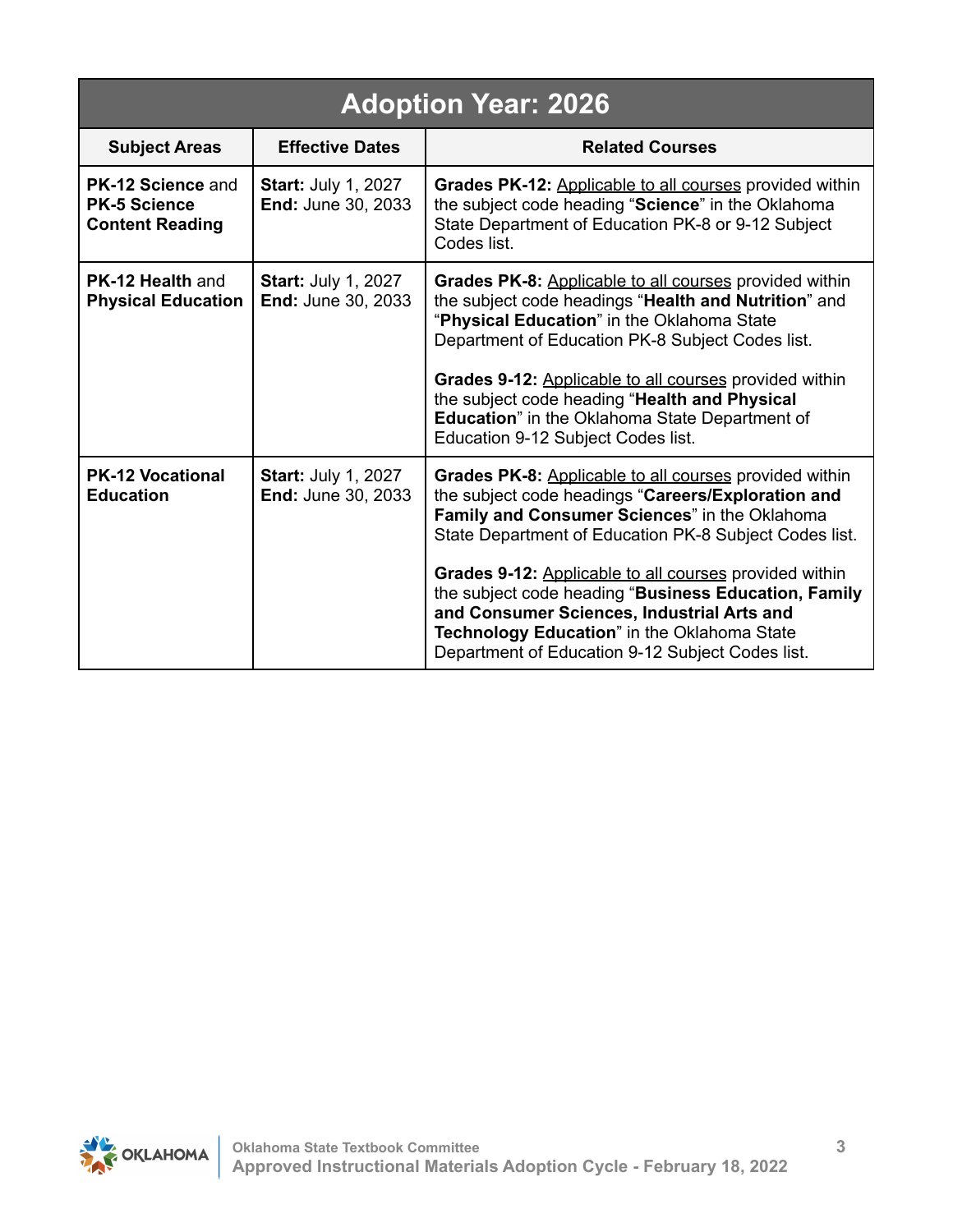| <b>Adoption Year: 2027</b>                                                           |                                                         |                                                                                                                                                                                                                                                                                                                                                                                                                                                                                   |  |
|--------------------------------------------------------------------------------------|---------------------------------------------------------|-----------------------------------------------------------------------------------------------------------------------------------------------------------------------------------------------------------------------------------------------------------------------------------------------------------------------------------------------------------------------------------------------------------------------------------------------------------------------------------|--|
| <b>Subject Areas</b>                                                                 | <b>Effective Dates</b>                                  | <b>Related Courses</b>                                                                                                                                                                                                                                                                                                                                                                                                                                                            |  |
| <b>PK-5 English</b><br><b>Language Arts</b>                                          | <b>Start: July 1, 2028</b><br><b>End: June 30, 2034</b> | <b>Grades PK-5: Applicable to all courses provided within</b><br>the subject code headings "English Language Arts" or<br>"English Language Learners" in the Oklahoma State<br>Department of Education PK-8 Subject Codes list.<br>Materials for the middle (6-8) and high (9-12)<br>school grades are not accepted.                                                                                                                                                               |  |
| <b>PK-12 Computer</b><br><b>Science and</b><br><b>Technology</b><br><b>Education</b> | <b>Start: July 1, 2028</b><br>End: June 30, 2031        | Grades PK-8: Applicable to all courses provided within<br>the subject code headings "Computer Science",<br>"Technology Education and Industrial Arts",<br>"Keyboarding and Applications" in the Oklahoma<br>State Department of Education PK-8 Subject Codes list.<br>Grades 9-12: Applicable to all courses provided within<br>the subject code heading "Computer Science and<br>Technology Education" in the Oklahoma State<br>Department of Education 9-12 Subject Codes list. |  |

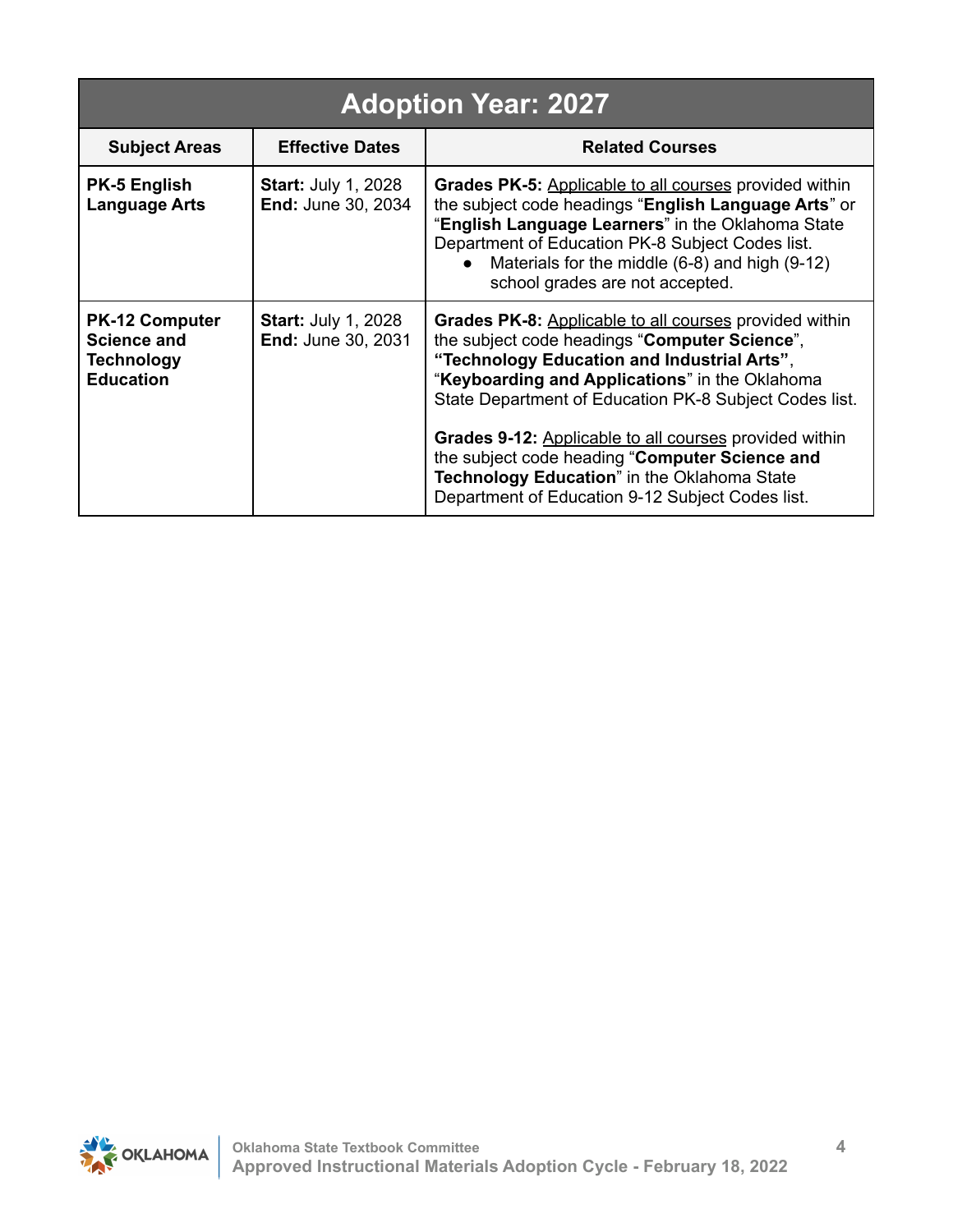## Appendix: Sample Course List for Adoption Year 2022

The Appendix is updated annually to reflect sample courses for the upcoming adoption cycle.

| <b>Sample Course List for 2022</b>   |                                                                                                                                                                                                                                                                                                                                                         |                                                                                                                                                                                                                                                                                                                                                                                                                                                                                                                                                                                                                                                                                                                                                                                                                                                                                           |  |
|--------------------------------------|---------------------------------------------------------------------------------------------------------------------------------------------------------------------------------------------------------------------------------------------------------------------------------------------------------------------------------------------------------|-------------------------------------------------------------------------------------------------------------------------------------------------------------------------------------------------------------------------------------------------------------------------------------------------------------------------------------------------------------------------------------------------------------------------------------------------------------------------------------------------------------------------------------------------------------------------------------------------------------------------------------------------------------------------------------------------------------------------------------------------------------------------------------------------------------------------------------------------------------------------------------------|--|
| <b>Subject Areas</b>                 | <b>Courses</b>                                                                                                                                                                                                                                                                                                                                          |                                                                                                                                                                                                                                                                                                                                                                                                                                                                                                                                                                                                                                                                                                                                                                                                                                                                                           |  |
| 6-12 English<br><b>Language Arts</b> | <b>6-8 Courses</b>                                                                                                                                                                                                                                                                                                                                      | <b>9-12 Courses</b>                                                                                                                                                                                                                                                                                                                                                                                                                                                                                                                                                                                                                                                                                                                                                                                                                                                                       |  |
| <b>Start: July 1, 2023</b>           | <b>English Language Arts</b>                                                                                                                                                                                                                                                                                                                            | <b>English Language Arts</b>                                                                                                                                                                                                                                                                                                                                                                                                                                                                                                                                                                                                                                                                                                                                                                                                                                                              |  |
| End: June 30, 2029                   | 1114<br>Language Arts<br>Spelling / Vocabulary<br>1115<br>1132<br>Reading<br>1134 English Language Arts<br>Remediation<br><b>English Language Learners</b><br>1313 English Language Learners<br><b>Speech (Not Speech Therapy)</b><br>Speech<br>1125<br><b>Library Science</b><br>1145 Library Science<br>Newspaper/Yearbook<br>1155 Newspaper/Yearbook | Eligible for All Diploma Pathways<br>4045 English I (Grammar and<br>Composition)<br>English II (World Literature)<br>4048<br>4051<br>English III (American Literature)<br>4054<br>English IV (British Literature)<br>AP English Language and<br>4057<br>Composition<br>AP English Literature and<br>4010<br>Composition<br><b>IB Language Arts</b><br>4065<br>Eligible for Elective Credit Only<br><b>Advanced Writing</b><br>4302<br><b>Applied Communications</b><br>4250<br>4301<br><b>Creative Writing</b><br>English Language Arts<br>4059<br>Remediation<br><b>English Language Learners</b><br>4063<br>Journalism I<br>4111<br>Journalism II<br>4112<br>Journalism III<br>4113<br>4114 Journalism IV<br>Library Science<br>4140<br>4066<br>Mythology<br>4150<br>Newspaper<br>4210<br>Reading<br>4058<br><b>Reading Remediation</b><br>World Literature<br>4230<br>4240<br>Yearbook |  |

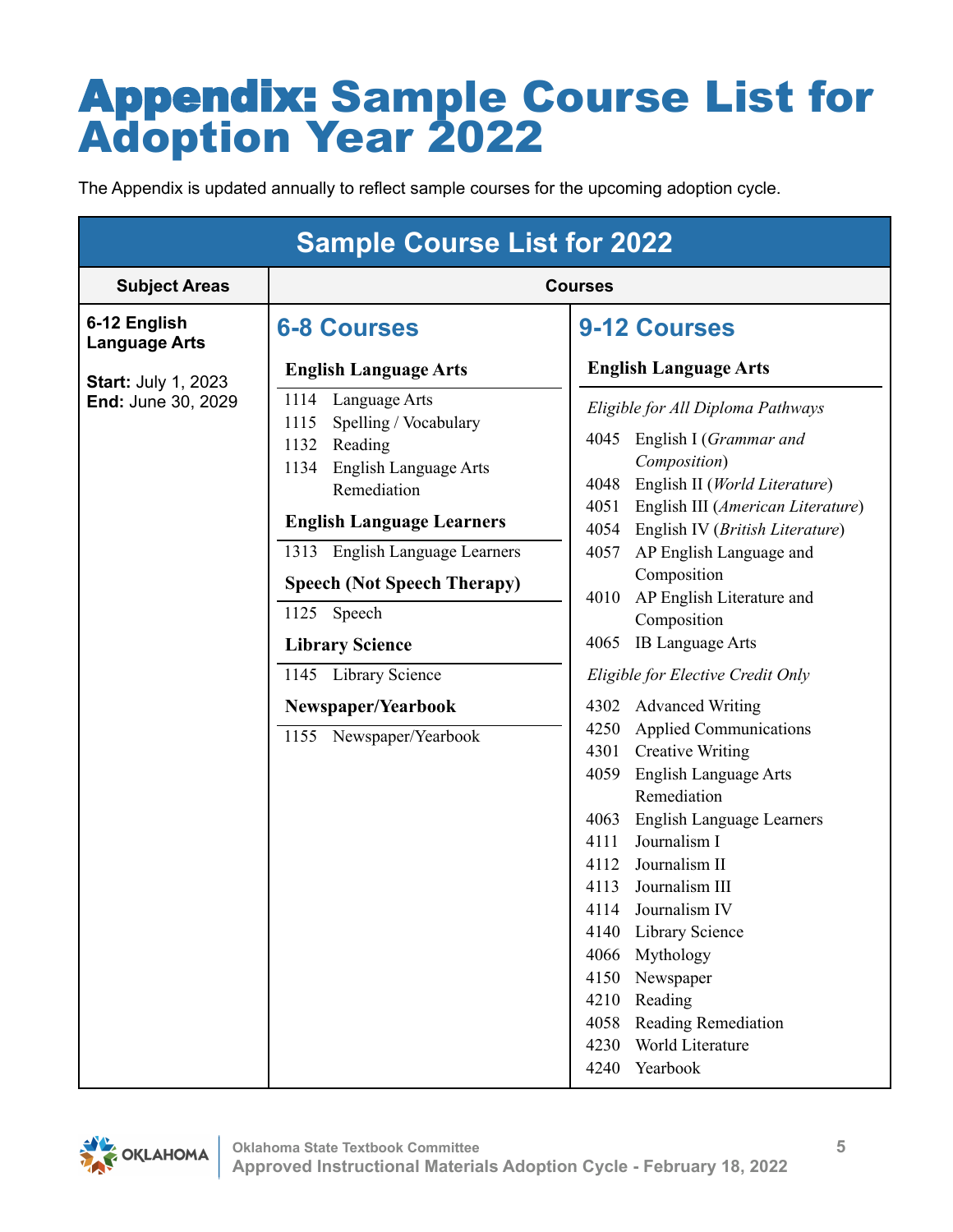| <b>Sample Course List for 2022</b>                           |                                                                                                                                                                                                                                                                                                                                  |                                                                                                                                                                                                                                                                               |  |
|--------------------------------------------------------------|----------------------------------------------------------------------------------------------------------------------------------------------------------------------------------------------------------------------------------------------------------------------------------------------------------------------------------|-------------------------------------------------------------------------------------------------------------------------------------------------------------------------------------------------------------------------------------------------------------------------------|--|
|                                                              |                                                                                                                                                                                                                                                                                                                                  | <b>Speech and Communications</b>                                                                                                                                                                                                                                              |  |
|                                                              |                                                                                                                                                                                                                                                                                                                                  | Eligible for All Diploma Pathways<br>Debate I<br>4015<br>4016<br>Debate II<br>4017 Debate III<br>4018 Debate IV<br>4011 Public Speaking I<br>4012 Public Speaking II<br>4013<br>Public Speaking III<br>Public Speaking IV<br>4014                                             |  |
| PK-12 World<br><b>Languages Other</b><br><b>Than English</b> | <b>PK-8 Courses</b><br><b>World Languages Other Than English</b>                                                                                                                                                                                                                                                                 |                                                                                                                                                                                                                                                                               |  |
| <b>Start: July 1, 2023</b><br>End: June 30, 2029             | 2122 French<br>2127 Italian<br>2132<br>Spanish<br>2142 German<br>2147 Japanese<br>2152 Latin<br>2162 Russian<br>2172 Chinese<br>2182 Native American Language<br>2192<br>American Sign Language<br><b>9-12 Courses</b><br><b>World Languages Other Than English</b>                                                              |                                                                                                                                                                                                                                                                               |  |
|                                                              | Eligible for All Diploma Pathways<br>American Sign Language I<br>3171<br>American Sign Language II<br>3172<br>American Sign Language III<br>3173<br>American Sign Language IV<br>3238<br>Cherokee I<br>3228<br>Cherokee II<br>3229<br>Cherokee III<br>3230<br>Cherokee IV<br>3231<br>Chickasaw I<br>3200<br>Chickasaw II<br>3201 | 3177<br>Japanese III<br>3178<br>Japanese IV<br>AP Japanese Language and Culture<br>3180<br>3181<br>IB Japanese<br>3131<br>Latin I<br>Latin II<br>3132<br>3133<br>Latin III<br>3134<br>Latin IV<br>3135<br>AP Latin<br>3136<br><b>IB</b> Latin<br>3208<br>Maskoke - Semvnole I |  |